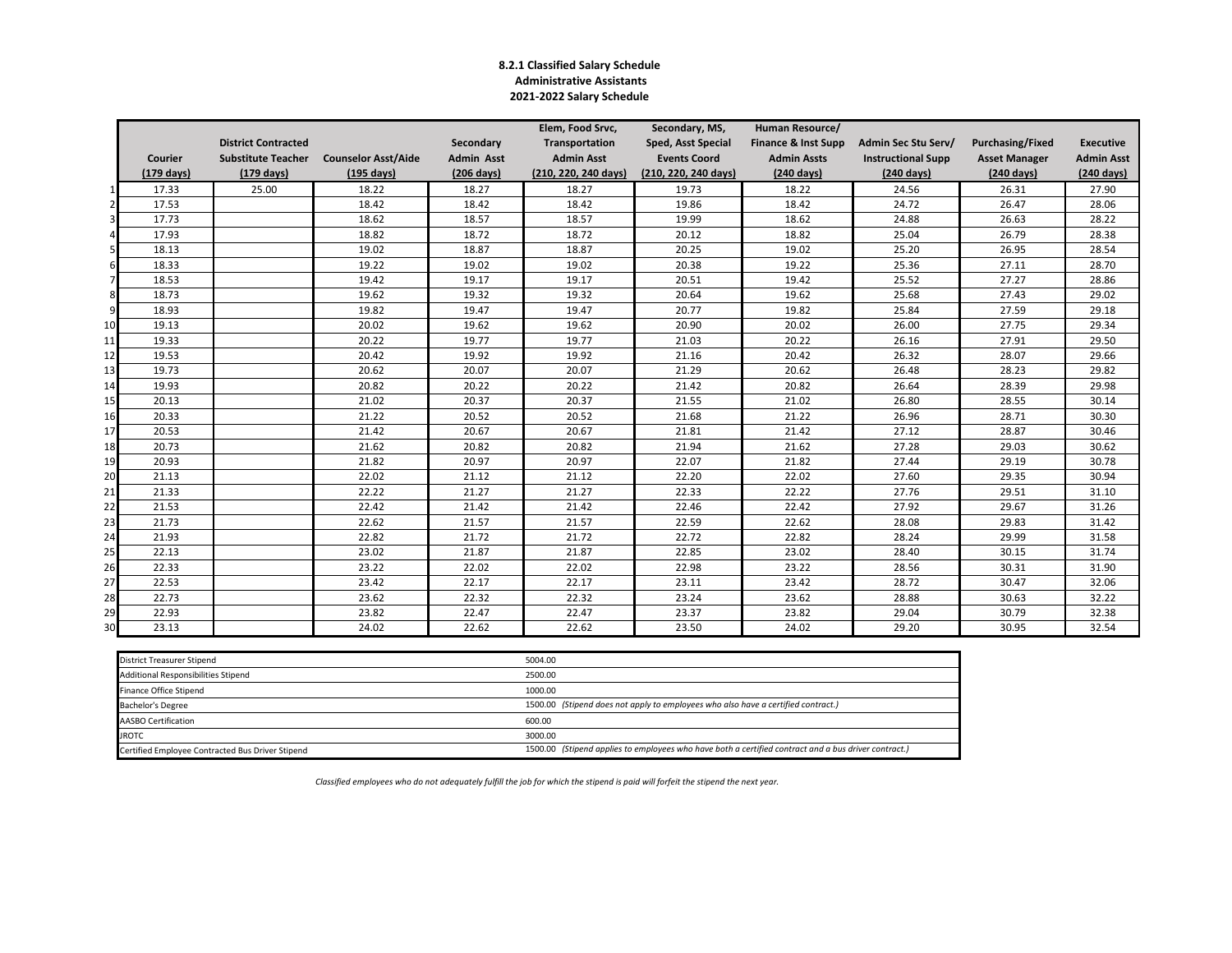### **8.2.1 Classified Salary Schedule Food Service 2021-2022 Salary Schedule**

|                |          | Cook                      | Cafeteria Mgr   | <b>Asst Child Nutrition</b> |
|----------------|----------|---------------------------|-----------------|-----------------------------|
|                |          | 6 hr day                  | 6.5 hr day      | <b>Director</b>             |
|                | Sub-Cook | $(181, 210 \text{ days})$ | (181, 210 days) | (240 days)                  |
| $\mathbf{1}$   | 14.19    | 14.19                     | 18.64           | 21.75                       |
| $\overline{2}$ |          | 14.38                     | 18.88           | 21.88                       |
| 3              |          | 14.57                     | 19.12           | 22.01                       |
| 4              |          | 14.76                     | 19.36           | 22.14                       |
| 5              |          | 14.95                     | 19.60           | 22.27                       |
| 6              |          | 15.14                     | 19.84           | 22.40                       |
| 7              |          | 15.33                     | 20.08           | 22.53                       |
| 8              |          | 15.52                     | 20.32           | 22.66                       |
| 9              |          | 15.71                     | 20.56           | 22.79                       |
| 10             |          | 15.90                     | 20.80           | 22.92                       |
| 11             |          | 16.09                     | 21.04           | 23.05                       |
| 12             |          | 16.28                     | 21.28           | 23.18                       |
| 13             |          | 16.47                     | 21.52           | 23.31                       |
| 14             |          | 16.66                     | 21.76           | 23.44                       |
| 15             |          | 16.85                     | 22.00           | 23.57                       |
| 16             |          | 17.04                     | 22.24           | 23.70                       |
| 17             |          | 17.23                     | 22.48           | 23.83                       |
| 18             |          | 17.42                     | 22.72           | 23.96                       |
| 19             |          | 17.61                     | 22.96           | 24.09                       |
| 20             |          | 17.80                     | 23.20           | 24.22                       |
| 21             |          | 17.99                     | 23.44           | 24.35                       |
| 22             |          | 18.18                     | 23.68           | 24.48                       |
| 23             |          | 18.37                     | 23.92           | 24.61                       |
| 24             |          | 18.56                     | 24.16           | 24.74                       |
| 25             |          | 18.75                     | 24.40           | 24.87                       |
| 26             |          | 18.94                     | 24.64           | 25.00                       |
| 27             |          | 19.13                     | 24.88           | 25.13                       |
| 28             |          | 19.32                     | 25.12           | 25.26                       |
| 29             |          | 19.51                     | 25.36           | 25.39                       |
| 30             |          | 19.70                     | 25.60           | 25.52                       |

| District Treasurer Stipend                       | 5004.00                                                                                              |
|--------------------------------------------------|------------------------------------------------------------------------------------------------------|
| Additional Responsibilities Stipend              | 2500.00                                                                                              |
| Finance Office Stipend                           | 1000.00                                                                                              |
| Bachelor's Degree                                | 1500.00 (Stipend does not apply to employees who also have a certified contract.)                    |
| <b>AASBO Certification</b>                       | 600.00                                                                                               |
| <b>JROTC</b>                                     | 3000.00                                                                                              |
| Certified Employee Contracted Bus Driver Stipend | 1500.00 (Stipend applies to employees who have both a certified contract and a bus driver contract.) |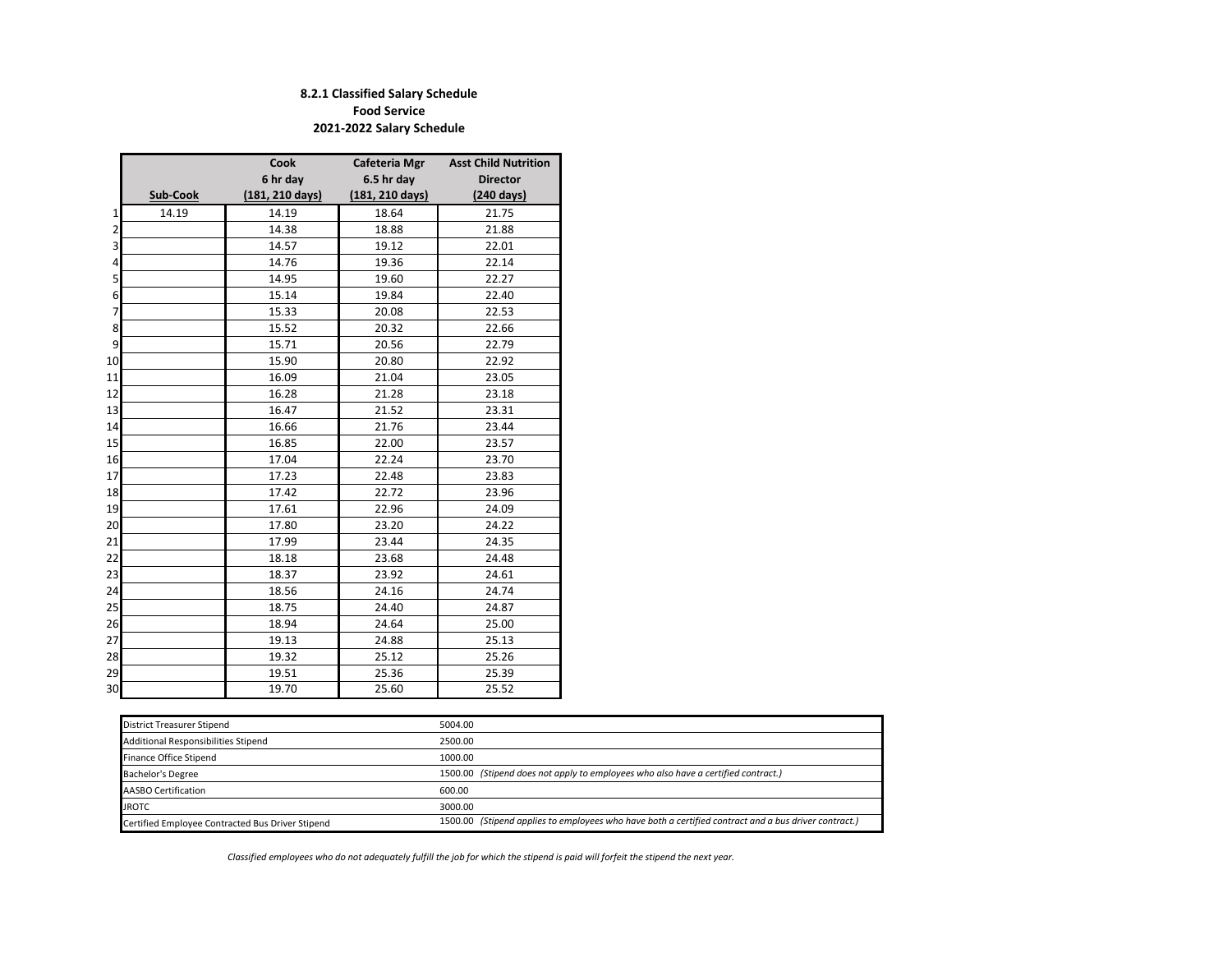#### **8.2.1 Classified Salary Schedule Maintenance/Custodial 2021-2022 Salary Schedule**

|                |              |                     | <b>Custodian II</b> |                       | <b>Maintenance</b> | <b>Maintenance</b>   | <b>Maintenance</b>   | <b>Lead License</b>  |
|----------------|--------------|---------------------|---------------------|-----------------------|--------------------|----------------------|----------------------|----------------------|
|                | Maintenance  | <b>Custodian II</b> | <b>Night Shift</b>  | <b>Lead Custodian</b> | General            | Skilled I            | Skilled II           | Technician ***       |
|                | <b>Extra</b> | (190, 220 days)     | (190, 220 days)     | (220, 240 days)       | (220, 240 days)    | $(240 \text{ days})$ | $(240 \text{ days})$ | $(240 \text{ days})$ |
| 1              | 16.74        | 16.74               | 16.86               | 16.99                 | 17.93              | 21.75                | 26.06                | 32.27                |
| $\overline{2}$ |              | 16.88               | 17.00               | 17.13                 | 18.06              | 21.88                | 26.21                | 32.42                |
| 3              |              | 17.02               | 17.14               | 17.27                 | 18.19              | 22.01                | 26.36                | 32.57                |
| 4              |              | 17.16               | 17.28               | 17.41                 | 18.32              | 22.14                | 26.51                | 32.72                |
| 5              |              | 17.30               | 17.42               | 17.55                 | 18.45              | 22.27                | 26.66                | 32.87                |
| 6              |              | 17.44               | 17.56               | 17.69                 | 18.58              | 22.40                | 26.81                | 33.02                |
| 7              |              | 17.58               | 17.70               | 17.83                 | 18.71              | 22.53                | 26.96                | 33.17                |
| 8              |              | 17.72               | 17.84               | 17.97                 | 18.84              | 22.66                | 27.11                | 33.32                |
| 9              |              | 17.86               | 17.98               | 18.11                 | 18.97              | 22.79                | 27.26                | 33.47                |
| 10             |              | 18.00               | 18.12               | 18.25                 | 19.10              | 22.92                | 27.41                | 33.62                |
| 11             |              | 18.14               | 18.26               | 18.39                 | 19.23              | 23.05                | 27.56                | 33.77                |
| 12             |              | 18.28               | 18.40               | 18.53                 | 19.36              | 23.18                | 27.71                | 33.92                |
| 13             |              | 18.42               | 18.54               | 18.67                 | 19.49              | 23.31                | 27.86                | 34.07                |
| 14             |              | 18.56               | 18.68               | 18.81                 | 19.62              | 23.44                | 28.01                | 34.22                |
| 15             |              | 18.70               | 18.82               | 18.95                 | 19.75              | 23.57                | 28.16                | 34.37                |
| 16             |              | 18.84               | 18.96               | 19.09                 | 19.88              | 23.70                | 28.31                | 34.52                |
| 17             |              | 18.98               | 19.10               | 19.23                 | 20.01              | 23.83                | 28.46                | 34.67                |
| 18             |              | 19.12               | 19.24               | 19.37                 | 20.14              | 23.96                | 28.61                | 34.82                |
| 19             |              | 19.26               | 19.38               | 19.51                 | 20.27              | 24.09                | 28.76                | 34.97                |
| 20             |              | 19.40               | 19.52               | 19.65                 | 20.40              | 24.22                | 28.91                | 35.12                |
| 21             |              | 19.54               | 19.66               | 19.79                 | 20.53              | 24.35                | 29.06                | 35.27                |
| 22             |              | 19.68               | 19.80               | 19.93                 | 20.66              | 24.48                | 29.21                | 35.42                |
| 23             |              | 19.82               | 19.94               | 20.07                 | 20.79              | 24.61                | 29.36                | 35.57                |
| 24             |              | 19.96               | 20.08               | 20.21                 | 20.92              | 24.74                | 29.51                | 35.72                |
| 25             |              | 20.10               | 20.22               | 20.35                 | 21.05              | 24.87                | 29.66                | 35.87                |
| 26             |              | 20.24               | 20.36               | 20.49                 | 21.18              | 25.00                | 29.81                | 36.02                |
| 27             |              | 20.38               | 20.50               | 20.63                 | 21.31              | 25.13                | 29.96                | 36.17                |
| 28             |              | 20.52               | 20.64               | 20.77                 | 21.44              | 25.26                | 30.11                | 36.32                |
| 29             |              | 20.66               | 20.78               | 20.91                 | 21.57              | 25.39                | 30.26                | 36.47                |
| 30             |              | 20.80               | 20.92               | 21.05                 | 21.70              | 25.52                | 30.41                | 36.62                |

\*\*\*HVAC, Electric, Construction Contractor, Plumber, Network/System Administrator, Diesel Mechanic

| <b>District Treasurer Stipend</b>                | 5004.00                                                                                              |
|--------------------------------------------------|------------------------------------------------------------------------------------------------------|
| Additional Responsibilities Stipend              | 2500.00                                                                                              |
| Finance Office Stipend                           | 1000.00                                                                                              |
| Bachelor's Degree                                | 1500.00 (Stipend does not apply to employees who also have a certified contract.)                    |
| AASBO Certification                              | 600.00                                                                                               |
| <b>JROTC</b>                                     | 3000.00                                                                                              |
| Certified Employee Contracted Bus Driver Stipend | 1500.00 (Stipend applies to employees who have both a certified contract and a bus driver contract.) |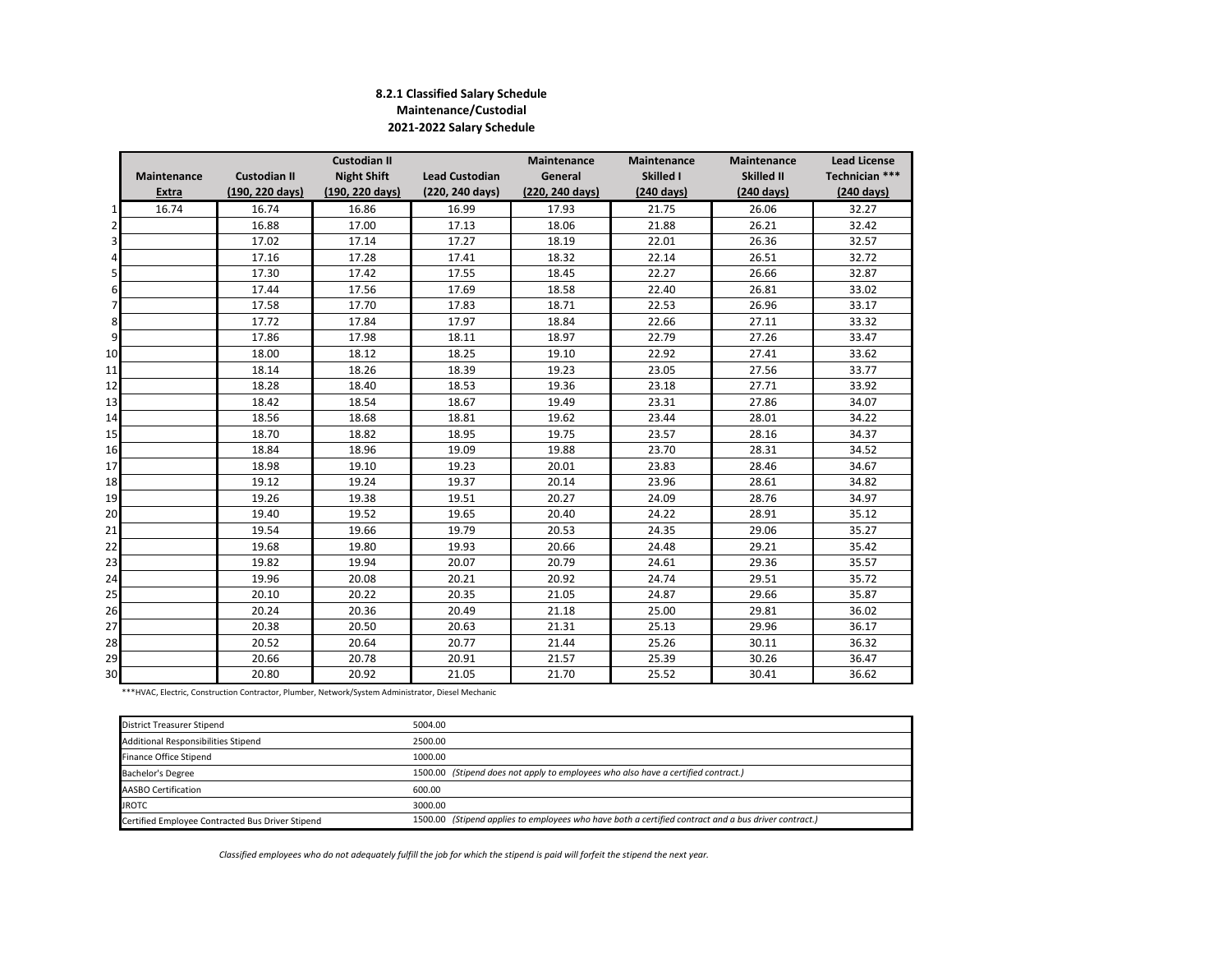### **8.2.1 Classified Salary Schedule Other Classified Staff 2021-2022 Salary Schedule**

|                |                      |                      |              |                         |                           | Strength &   | <b>Athletic Trainer</b> |                 |                             |
|----------------|----------------------|----------------------|--------------|-------------------------|---------------------------|--------------|-------------------------|-----------------|-----------------------------|
|                | <b>Nurse</b>         | <b>Nurse</b>         | <b>Nurse</b> | School                  | <b>Career Development</b> | Conditioning | (Includes BS Degree     | Program         | <b>Business Manager/</b>    |
|                | <b>LPN</b>           | <b>RN</b>            | Head         | <b>Resource Officer</b> | <b>Facilitator</b>        | Coordinator  | Stipend)                | <b>Director</b> | <b>Communications Coord</b> |
|                | $(181 \text{ days})$ | $(181 \text{ days})$ | $(181$ days) | (220 days)              | $(190 \text{ days})$      | (220 days)   | (220 days)              | (240 days)      | (240 days)                  |
| 1              | 18.86                | 31.38                | 33.20        | 20.10                   | 28.95                     | 28.95        | 40.28                   | 38.33           | 46.37                       |
| $\overline{2}$ | 19.09                | 31.61                | 33.43        | 20.26                   | 29.28                     | 29.28        | 40.38                   | 38.49           | 46.53                       |
| 3 <sup>1</sup> | 19.32                | 31.84                | 33.66        | 20.42                   | 29.61                     | 29.61        | 40.48                   | 38.65           | 46.69                       |
| $\overline{4}$ | 19.55                | 32.07                | 33.89        | 20.58                   | 29.94                     | 29.94        | 40.58                   | 38.81           | 46.85                       |
| 5              | 19.78                | 32.30                | 34.12        | 20.74                   | 30.27                     | 30.27        | 40.68                   | 38.97           | 47.01                       |
| 6              | 20.01                | 32.53                | 34.35        | 20.90                   | 30.60                     | 30.60        | 40.78                   | 39.13           | 47.17                       |
| $\overline{7}$ | 20.24                | 32.76                | 34.58        | 21.06                   | 30.93                     | 30.93        | 40.88                   | 39.29           | 47.33                       |
| 8              | 20.47                | 32.99                | 34.81        | 21.22                   | 31.26                     | 31.26        | 40.98                   | 39.45           | 47.49                       |
| 9              | 20.70                | 33.22                | 35.04        | 21.38                   | 31.59                     | 31.59        | 41.08                   | 39.61           | 47.65                       |
| 10             | 20.93                | 33.45                | 35.27        | 21.54                   | 31.92                     | 31.92        | 41.18                   | 39.77           | 47.81                       |
| 11             | 21.16                | 33.68                | 35.50        | 21.70                   | 32.24                     | 32.24        | 41.28                   | 39.93           | 47.97                       |
| 12             | 21.39                | 33.91                | 35.73        | 21.86                   | 32.61                     | 32.61        | 41.38                   | 40.09           | 48.13                       |
| 13             | 21.62                | 34.14                | 35.96        | 22.02                   | 32.97                     | 32.97        | 41.48                   | 40.25           | 48.29                       |
| 14             | 21.85                | 34.37                | 36.19        | 22.18                   | 33.33                     | 33.33        | 41.58                   | 40.41           | 48.45                       |
| 15             | 22.08                | 34.60                | 36.42        | 22.34                   | 33.69                     | 33.69        | 41.68                   | 40.57           | 48.61                       |
| 16             | 22.31                | 34.83                | 36.65        | 22.50                   | 34.05                     | 34.05        | 41.78                   | 40.73           | 48.77                       |
| 17             | 22.54                | 35.06                | 36.88        | 22.66                   | 34.45                     | 34.45        | 41.88                   | 40.89           | 48.93                       |
| 18             | 22.77                | 35.29                | 37.11        | 22.82                   | 34.84                     | 34.84        | 41.98                   | 41.05           | 49.09                       |
| 19             | 23.00                | 35.52                | 37.34        | 22.98                   | 35.24                     | 35.24        | 42.08                   | 41.21           | 49.25                       |
| 20             | 23.23                | 35.75                | 37.57        | 23.14                   | 35.63                     | 35.63        | 42.18                   | 41.37           | 49.41                       |
| 21             | 23.46                | 35.98                | 37.80        | 23.30                   | 36.03                     | 36.03        | 42.28                   | 41.53           | 49.57                       |
| 22             | 23.69                | 36.21                | 38.03        | 23.46                   | 36.45                     | 36.45        | 42.38                   | 41.69           | 49.73                       |
| 23             | 23.92                | 36.44                | 38.26        | 23.62                   | 36.88                     | 36.88        | 42.48                   | 41.85           | 49.89                       |
| 24             | 24.15                | 36.67                | 38.49        | 23.78                   | 37.31                     | 37.31        | 42.58                   | 42.01           | 50.05                       |
| 25             | 24.38                | 36.90                | 38.72        | 23.94                   | 37.74                     | 37.74        | 42.68                   | 42.17           | 50.21                       |
| 26             | 24.61                | 37.13                | 38.95        | 24.10                   | 38.17                     | 38.17        | 42.78                   | 42.33           | 50.37                       |
| 27             | 24.84                | 37.36                | 39.18        | 24.26                   | 38.63                     | 38.63        | 42.88                   | 42.49           | 50.53                       |
| 28             | 25.07                | 37.59                | 39.41        | 24.42                   | 39.09                     | 39.09        | 42.98                   | 42.65           | 50.69                       |
| 29             | 25.30                | 37.82                | 39.64        | 24.58                   | 39.55                     | 39.55        | 43.08                   | 42.81           | 50.85                       |
| 30             | 25.53                | 38.05                | 39.87        | 24.74                   | 40.01                     | 40.01        | 43.18                   | 42.97           | 51.01                       |

| District Treasurer Stipend                       | 5004.00                                                                           |
|--------------------------------------------------|-----------------------------------------------------------------------------------|
| Additional Responsibilities Stipend              | 2500.00                                                                           |
| <b>Finance Office Stipend</b>                    | 1000.00                                                                           |
| Bachelor's Degree                                | 1500.00 (Stipend does not apply to employees who also have a certified contract.) |
| AASBO Certification                              | 600.00                                                                            |
| <b>JROTC</b>                                     | 3000.00                                                                           |
| Certified Employee Contracted Bus Driver Stipend | 1500.00 (Stipend does not apply to employees who also have a certified contract.) |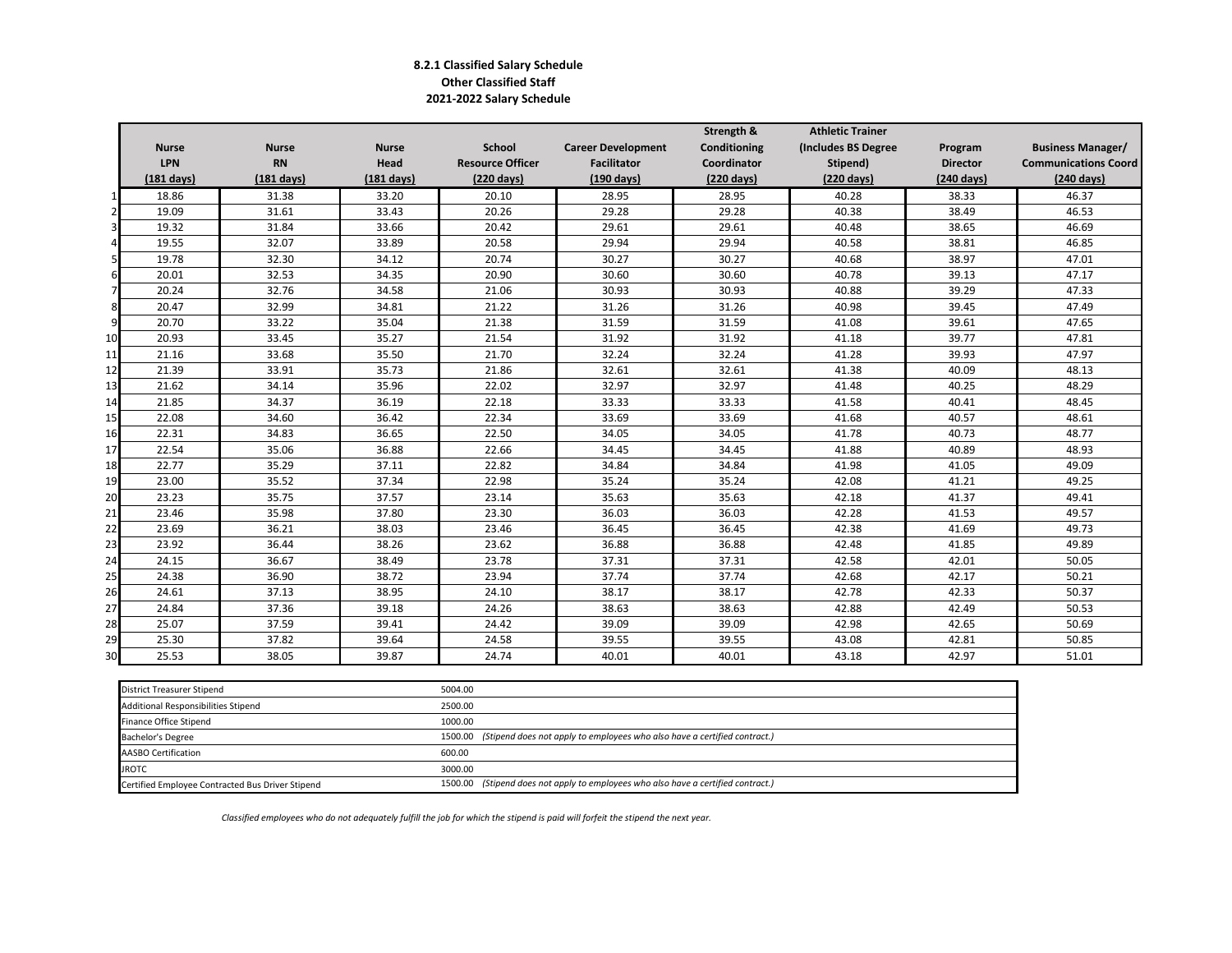## **8.2.1 Classified Salary Schedule Paraprofessionals 2021-2022 Salary Schedule**

|                |                      | Computer Lab/                | <b>Teacher/Elem</b>  | <b>Teacher</b>       | <b>Teacher Aide</b>  | <b>Teacher Technician</b> |                      |
|----------------|----------------------|------------------------------|----------------------|----------------------|----------------------|---------------------------|----------------------|
|                | Library Aide (HS)    | <b>Study Hall Supervisor</b> | <b>Office Aides*</b> | Technician           | 6 hr day             | 6 hr day                  | <b>ROTC</b>          |
|                | $(188 \text{ days})$ | (179, 185 days)              | $(179 \text{ days})$ | $(179 \text{ days})$ | $(179 \text{ days})$ | $(179 \text{ days})$      | $(210 \text{ days})$ |
| 1              | 16.56                | 18.50                        | 17.33                | 19.17                | 20.22                | 22.37                     | $***$                |
| $\overline{2}$ | 16.71                | 18.70                        | 17.53                | 19.37                | 20.45                | 22.60                     |                      |
| 3              | 16.86                | 18.90                        | 17.73                | 19.57                | 20.69                | 22.83                     |                      |
| 4              | 17.01                | 19.10                        | 17.93                | 19.77                | 20.92                | 23.07                     |                      |
| 5              | 17.16                | 19.30                        | 18.13                | 19.97                | 21.15                | 23.30                     |                      |
| 6              | 17.31                | 19.50                        | 18.33                | 20.17                | 21.39                | 23.53                     |                      |
| 7              | 17.46                | 19.70                        | 18.53                | 20.37                | 21.62                | 23.77                     |                      |
| 8              | 17.61                | 19.90                        | 18.73                | 20.57                | 21.85                | 24.00                     |                      |
| 9              | 17.76                | 20.10                        | 18.93                | 20.77                | 22.09                | 24.23                     |                      |
| 10             | 17.91                | 20.30                        | 19.13                | 20.97                | 22.32                | 24.47                     |                      |
| 11             | 18.06                | 20.50                        | 19.33                | 21.17                | 22.55                | 24.70                     |                      |
| 12             | 18.21                | 20.70                        | 19.53                | 21.37                | 22.79                | 24.93                     |                      |
| 13             | 18.36                | 20.90                        | 19.73                | 21.57                | 23.02                | 25.17                     |                      |
| 14             | 18.51                | 21.10                        | 19.93                | 21.77                | 23.25                | 25.40                     |                      |
| 15             | 18.66                | 21.30                        | 20.13                | 21.97                | 23.49                | 25.63                     |                      |
| 16             | 18.81                | 21.50                        | 20.33                | 22.17                | 23.72                | 25.87                     |                      |
| 17             | 18.96                | 21.70                        | 20.53                | 22.37                | 23.95                | 26.10                     |                      |
| 18             | 19.11                | 21.90                        | 20.73                | 22.57                | 24.19                | 26.33                     |                      |
| 19             | 19.26                | 22.10                        | 20.93                | 22.77                | 24.42                | 26.57                     |                      |
| 20             | 19.41                | 22.30                        | 21.13                | 22.97                | 24.65                | 26.80                     |                      |
| 21             | 19.56                | 22.50                        | 21.33                | 23.17                | 24.89                | 27.03                     |                      |
| 22             | 19.71                | 22.70                        | 21.53                | 23.37                | 25.12                | 27.27                     |                      |
| 23             | 19.86                | 22.90                        | 21.73                | 23.57                | 25.35                | 27.50                     |                      |
| 24             | 20.01                | 23.10                        | 21.93                | 23.77                | 25.59                | 27.73                     |                      |
| 25             | 20.16                | 23.30                        | 22.13                | 23.97                | 25.82                | 27.97                     |                      |
| 26             | 20.31                | 23.50                        | 22.33                | 24.17                | 26.05                | 28.20                     |                      |
| 27             | 20.46                | 23.70                        | 22.53                | 24.37                | 26.29                | 28.43                     |                      |
| 28             | 20.61                | 23.90                        | 22.73                | 24.57                | 26.52                | 28.67                     |                      |
| 29             | 20.76                | 24.10                        | 22.93                | 24.77                | 26.75                | 28.90                     |                      |
| 30             | 20.91                | 24.30                        | 23.13                | 24.97                | 26.99                | 29.13                     |                      |

\*Special Eduation Aides, G/T Aides, Compensatory Aides, Migrant Clerk/Tutor

\*\*ROTC classified salary is based on the Minimum Instructor Pay (MIP) required by the Department of the Army. The salary will increase/decrease when changes occur to entitlements that affect MIP.

| <b>District Treasurer Stipend</b>                | 5004.00 |                                                                                   |
|--------------------------------------------------|---------|-----------------------------------------------------------------------------------|
| Additional Responsibilities Stipend              | 2500.00 |                                                                                   |
| Finance Office Stipend                           | 1000.00 |                                                                                   |
| Bachelor's Degree                                |         | 1500.00 (Stipend does not apply to employees who also have a certified contract.) |
| <b>AASBO Certification</b>                       | 600.00  |                                                                                   |
| <b>JROTC</b>                                     | 3000.00 |                                                                                   |
| Certified Employee Contracted Bus Driver Stipend |         | 1500.00 (Stipend does not apply to employees who also have a certified contract.) |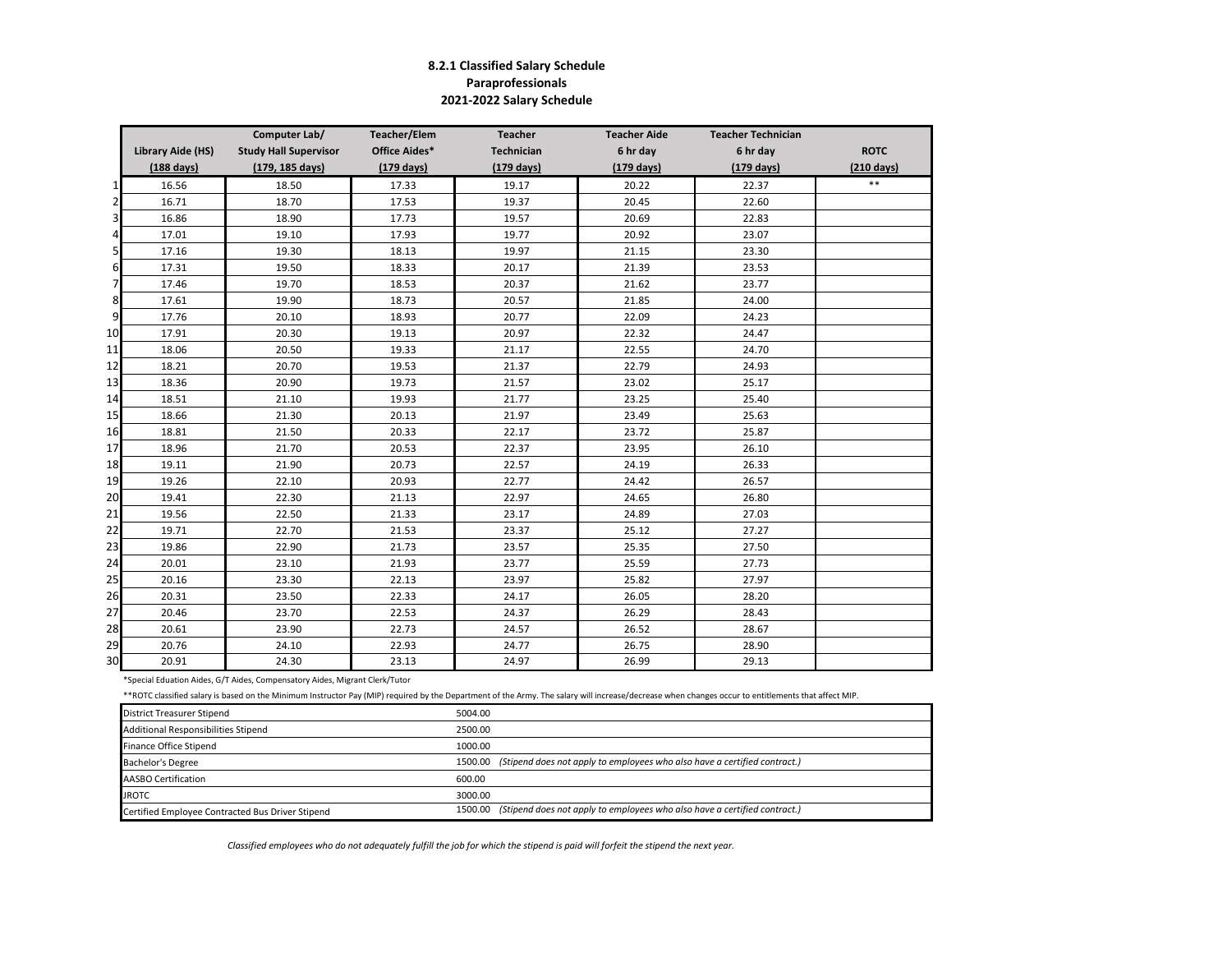# **8.2.1 Classified Salary Schedule Technology 2021-2022 Salary Schedule**

|    | <b>District Cabling</b> | <b>District Technology</b> | <b>FAC</b>           | System        | eSchool                  |
|----|-------------------------|----------------------------|----------------------|---------------|--------------------------|
|    | <b>Technician</b>       | <b>Technician</b>          | <b>Technician</b>    | Administrator | <b>SMS Administrator</b> |
|    | $(240 \text{ days})$    | $(240 \text{ days})$       | $(240 \text{ days})$ | (240 days)    | $(210 \text{ days})$     |
| 1  | 16.74                   | 23.87                      | 23.87                | 26.06         | 34.79                    |
| 2  | 16.90                   | 24.03                      | 24.03                | 26.21         | 34.99                    |
| 3  | 17.06                   | 24.19                      | 24.19                | 26.36         | 35.19                    |
| 4  | 17.22                   | 24.35                      | 24.35                | 26.51         | 35.39                    |
| 5  | 17.38                   | 24.51                      | 24.51                | 26.66         | 35.59                    |
| 6  | 17.54                   | 24.67                      | 24.67                | 26.81         | 35.79                    |
| 7  | 17.70                   | 24.83                      | 24.83                | 26.96         | 35.99                    |
| 8  | 17.86                   | 24.99                      | 24.99                | 27.11         | 36.19                    |
| 9  | 18.02                   | 25.15                      | 25.15                | 27.26         | 36.39                    |
| 10 | 18.18                   | 25.31                      | 25.31                | 27.41         | 36.59                    |
| 11 | 18.34                   | 25.47                      | 25.47                | 27.56         | 36.79                    |
| 12 | 18.50                   | 25.63                      | 25.63                | 27.71         | 36.99                    |
| 13 | 18.66                   | 25.79                      | 25.79                | 27.86         | 37.19                    |
| 14 | 18.82                   | 25.95                      | 25.95                | 28.01         | 37.39                    |
| 15 | 18.98                   | 26.11                      | 26.11                | 28.16         | 37.59                    |
| 16 | 19.14                   | 26.27                      | 26.27                | 28.31         | 37.79                    |
| 17 | 19.30                   | 26.43                      | 26.43                | 28.46         | 37.99                    |
| 18 | 19.46                   | 26.59                      | 26.59                | 28.61         | 38.19                    |
| 19 | 19.62                   | 26.75                      | 26.75                | 28.76         | 38.39                    |
| 20 | 19.78                   | 26.91                      | 26.91                | 28.91         | 38.59                    |
| 21 | 19.94                   | 27.07                      | 27.07                | 29.06         | 38.79                    |
| 22 | 20.10                   | 27.23                      | 27.23                | 29.21         | 38.99                    |
| 23 | 20.26                   | 27.39                      | 27.39                | 29.36         | 39.19                    |
| 24 | 20.42                   | 27.55                      | 27.55                | 29.51         | 39.39                    |
| 25 | 20.58                   | 27.71                      | 27.71                | 29.66         | 39.59                    |
| 26 | 20.74                   | 27.87                      | 27.87                | 29.81         | 39.79                    |
| 27 | 20.90                   | 28.03                      | 28.03                | 29.96         | 39.99                    |
| 28 | 21.06                   | 28.19                      | 28.19                | 30.11         | 40.19                    |
| 29 | 21.22                   | 28.35                      | 28.35                | 30.26         | 40.39                    |
| 30 | 21.38                   | 28.51                      | 28.51                | 30.41         | 40.59                    |

| District Treasurer Stipend                       | 5004.00                                                                                              |
|--------------------------------------------------|------------------------------------------------------------------------------------------------------|
| Additional Responsibilities Stipend              | 2500.00                                                                                              |
| Finance Office Stipend                           | 1000.00                                                                                              |
| Bachelor's Degree                                | 1500.00 (Stipend does not apply to employees who also have a certified contract.)                    |
| AASBO Certification                              | 600.00                                                                                               |
| <b>JROTC</b>                                     | 3000.00                                                                                              |
| Certified Employee Contracted Bus Driver Stipend | 1500.00 (Stipend applies to employees who have both a certified contract and a bus driver contract.) |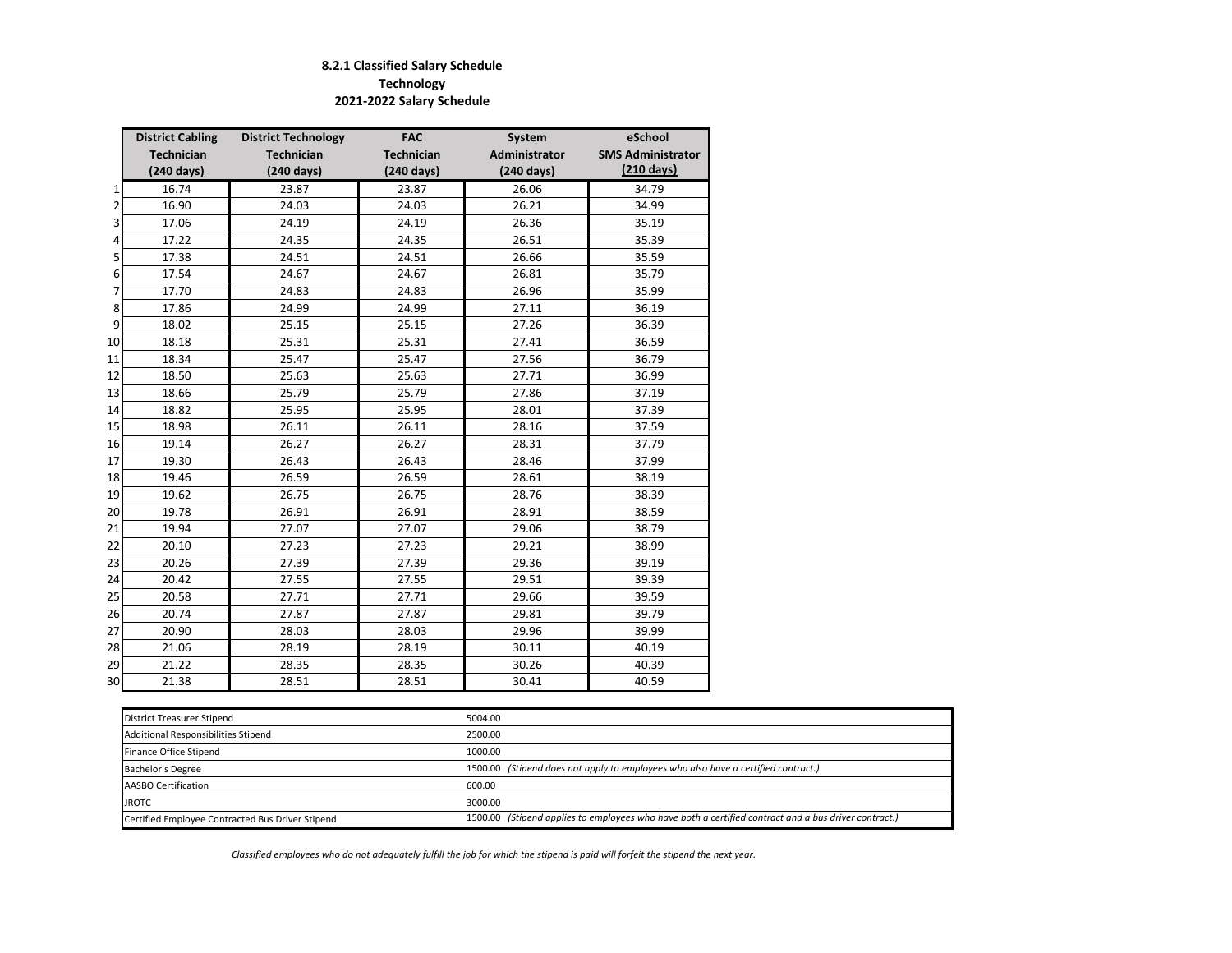### **8.2.1 Classified Salary Schedule Transportation 2021-2022 Salary Schedule**

|                | <b>Bus Driver</b>  |                           | <b>Special Ed</b> | <b>Special Ed</b>         | General              |                 |  |  |
|----------------|--------------------|---------------------------|-------------------|---------------------------|----------------------|-----------------|--|--|
|                | <b>Extra trips</b> | <b>Bus Driver per run</b> |                   | <b>Bus Driver per run</b> | Mechanic             | <b>Mechanic</b> |  |  |
|                | per hour           | $(179 \text{ days})$      |                   | $(179 \text{ days})$      | $(240 \text{ days})$ | (240 days)      |  |  |
| $\mathbf{1}$   | 12.50              | 36.83                     | 19.05             | 38.28                     | 17.93                | 21.49           |  |  |
| $\overline{2}$ |                    | 37.38                     | 19.61             | 38.84                     | 18.06                | 21.62           |  |  |
| 3              |                    | 37.93                     | 20.17             | 39.40                     | 18.19                | 21.75           |  |  |
| $\overline{4}$ |                    | 38.48                     | 20.73             | 39.96                     | 18.32                | 21.88           |  |  |
| 5              |                    | 39.03                     | 21.29             | 40.52                     | 18.45                | 22.01           |  |  |
| 6              |                    | 39.58                     | 21.85             | 41.08                     | 18.58                | 22.14           |  |  |
| 7              |                    | 40.13                     | 22.41             | 41.64                     | 18.71                | 22.27           |  |  |
| 8              |                    | 40.68                     | 22.97             | 42.20                     | 18.84                | 22.40           |  |  |
| 9              |                    | 41.23                     | 23.53             | 42.76                     | 18.97                | 22.53           |  |  |
| 10             |                    | 41.78                     | 24.09             | 43.32                     | 19.10                | 22.66           |  |  |
| 11             |                    | 42.33                     | 24.65             | 43.88                     | 19.23                | 22.79           |  |  |
| 12             |                    | 42.88                     | 25.21             | 44.44                     | 19.36                | 22.92           |  |  |
| 13             |                    | 43.43                     | 25.77             | 45.00                     | 19.49                | 23.05           |  |  |
| 14             |                    | 43.98                     | 26.33             | 45.56                     | 19.62                | 23.18           |  |  |
| 15             |                    | 44.53                     | 26.89             | 46.12                     | 19.75                | 23.31           |  |  |
| 16             |                    | 45.08                     | 27.45             | 46.68                     | 19.88                | 23.44           |  |  |
| 17             |                    | 45.63                     | 28.01             | 47.24                     | 20.01                | 23.57           |  |  |
| 18             |                    | 46.18                     | 28.57             | 47.80                     | 20.14                | 23.70           |  |  |
| 19             |                    | 46.73                     | 29.13             | 48.36                     | 20.27                | 23.83           |  |  |
| 20             |                    | 47.28                     | 29.69             | 48.92                     | 20.40                | 23.96           |  |  |
| 21             |                    | 47.83                     | 30.25             | 49.48                     | 20.53                | 24.09           |  |  |
| 22             |                    | 48.38                     | 30.81             | 50.04                     | 20.66                | 24.22           |  |  |
| 23             |                    | 48.93                     | 31.37             | 50.60                     | 20.79                | 24.35           |  |  |
| 24             |                    | 49.48                     | 31.93             | 51.16                     | 20.92                | 24.48           |  |  |
| 25             |                    | 50.03                     | 32.49             | 51.72                     | 21.05                | 24.61           |  |  |
| 26             |                    | 50.58                     | 33.05             | 52.28                     | 21.18                | 24.74           |  |  |
| 27             |                    | 51.13                     | 33.61             | 52.84                     | 21.31                | 24.87           |  |  |
| 28             |                    | 51.68                     | 34.17             | 53.40                     | 21.44                | 25.00           |  |  |
| 29             |                    | 52.23                     | 34.73             | 53.96                     | 21.57                | 25.13           |  |  |
| 30             |                    | 52.78                     | 35.29             | 54.52                     | 21.70                | 25.26           |  |  |

| <b>District Treasurer Stipend</b>                | 5004.00                                                                           |
|--------------------------------------------------|-----------------------------------------------------------------------------------|
| Additional Responsibilities Stipend              | 2500.00                                                                           |
| Finance Office Stipend                           | 1000.00                                                                           |
| <b>Bachelor's Degree</b>                         | 1500.00 (Stipend does not apply to employees who also have a certified contract.) |
| AASBO Certification                              | 600.00                                                                            |
| <b>JROTC</b>                                     | 3000.00                                                                           |
| Certified Employee Contracted Bus Driver Stipend | 1500.00 (Stipend does not apply to employees who also have a certified contract.) |